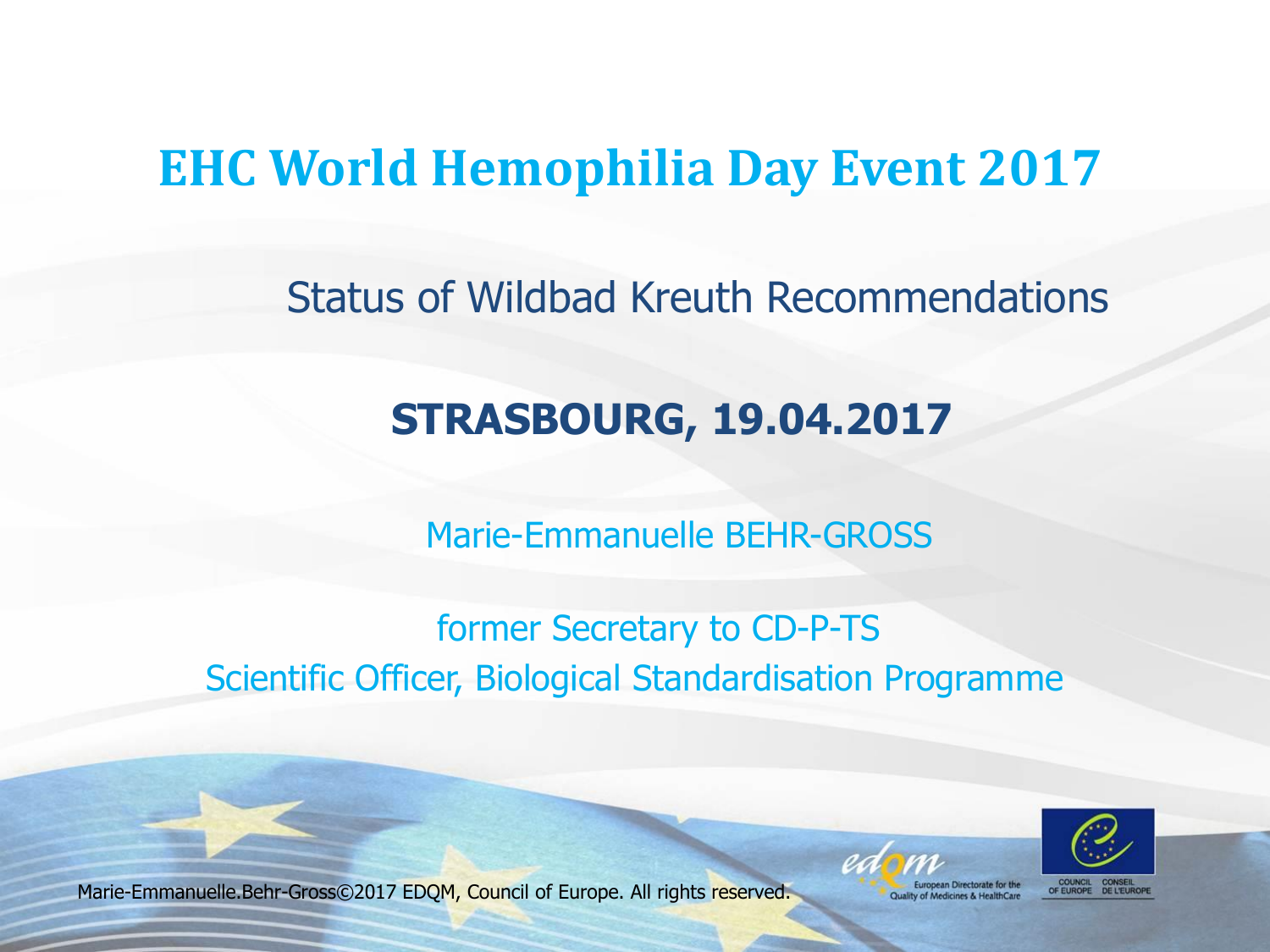# COUNCIL OF EUROPE



COUNCIL CONSEIL<br>OF EUROPE DE L'EUROPE

Marie-Emmanuelle.Behr-Gross©2017 EDQM, Council of Europe. All rights reserved.

European Directorate for the<br>Quality of Medicines & HealthCare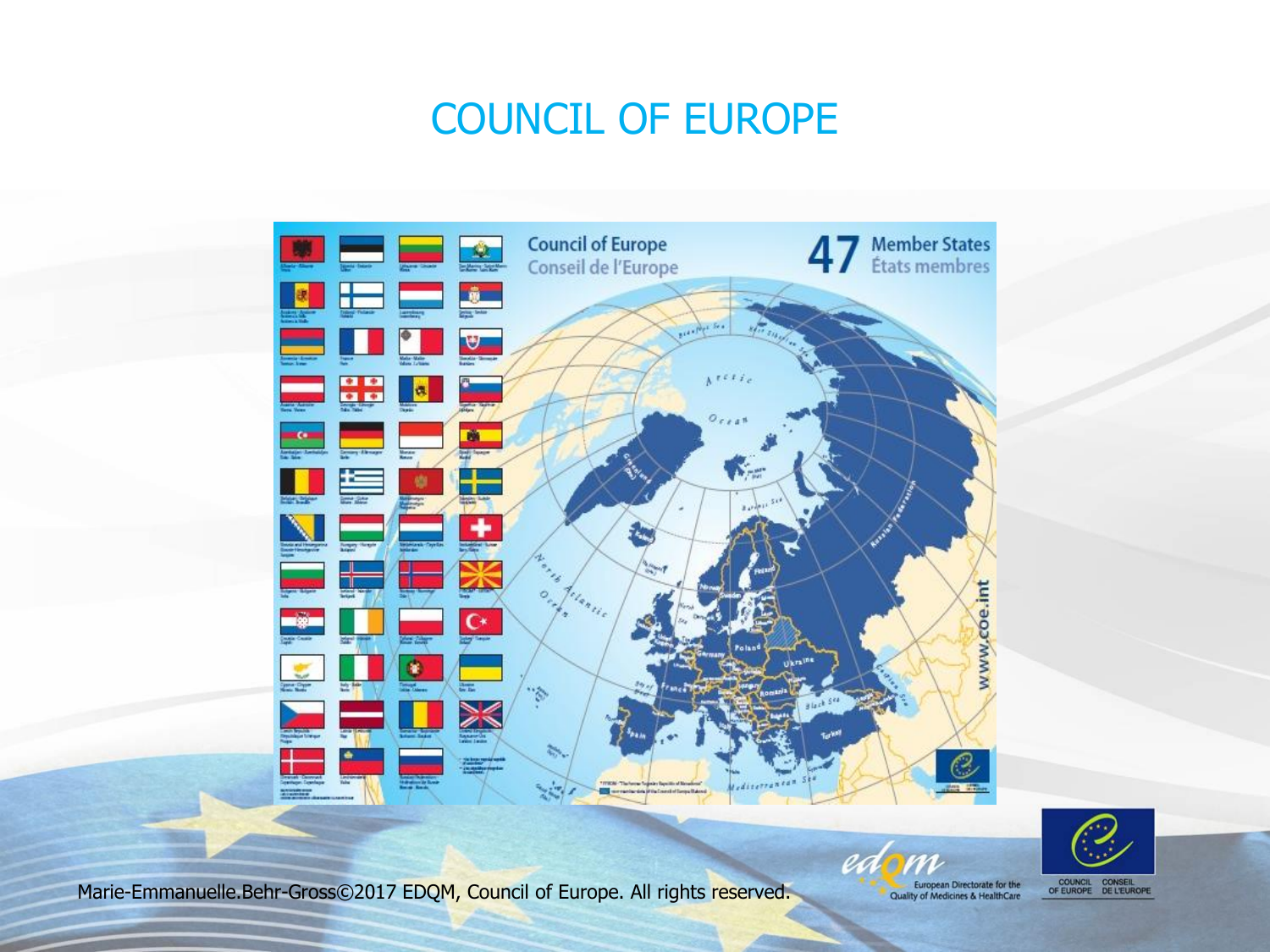# COUNCIL OF EUROPE

www.coe.int

As a political organisation set up in 1949, the Council of Europe works through intergovernmental cooperation to promote **democracy and human rights** continentwide. It also develops common responses to social, cultural and legal challenges in its 47 member states



Marie-Emmanuelle.Behr-Gross©2017 EDQM, Council of Europe. All rights reserved.

Quality of Medicines & HealthCare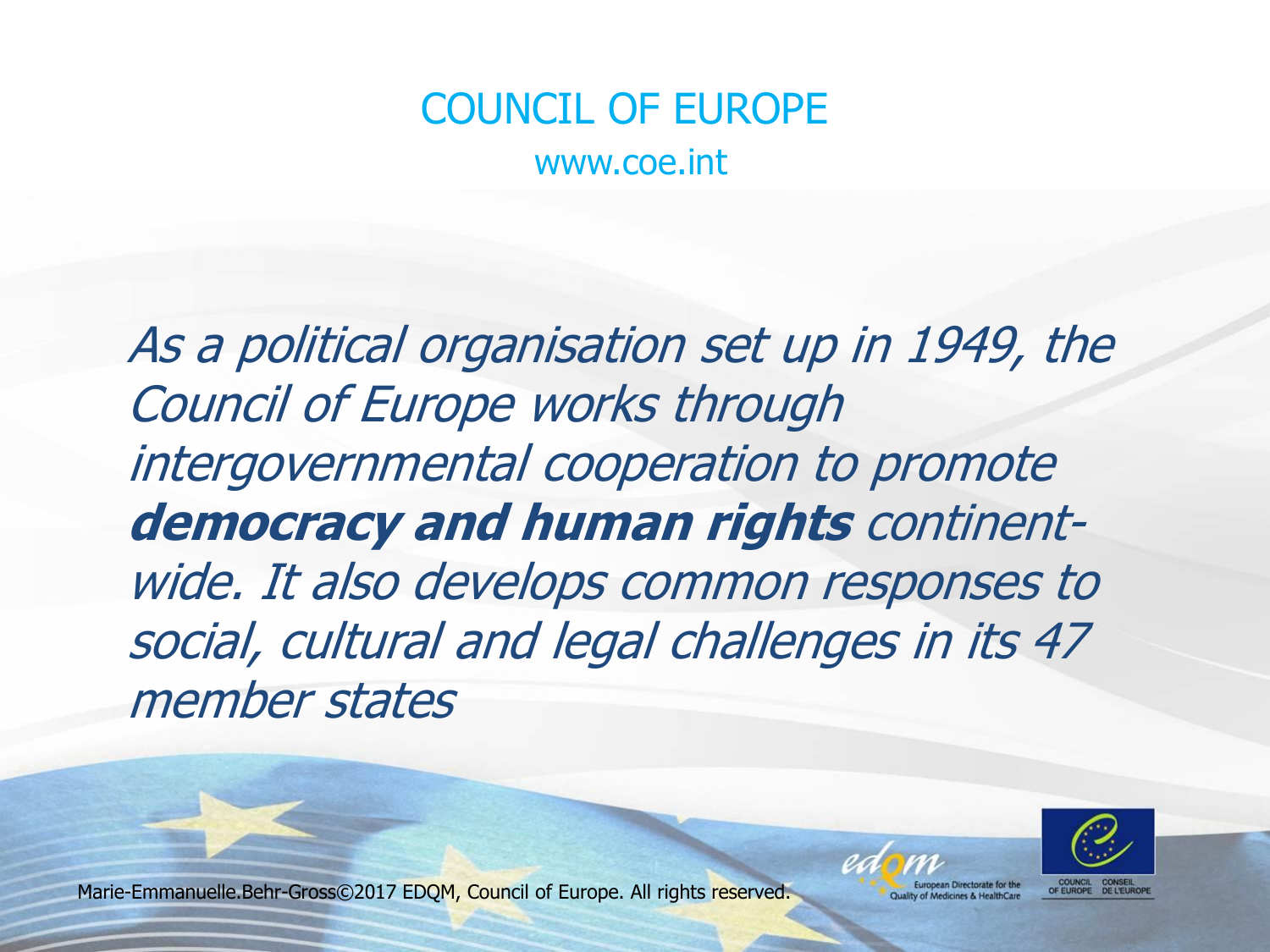## THE EUROPEAN DIRECTORATE FOR THE QUALITY OF MEDICINES & HEATHCARE www.edqm.eu

EDQM is a specialised directorate at the Council of Europe EDQM protects public health by enabling development, supporting implementation, and monitoring the application of **pharmaceutical quality standards** for safe medicines and their safe use.

**Our standards are recognised as a scientific benchmark world-wide**. **The European Pharmacopeia is legally-binding in 37** [Member States](https://www.edqm.eu/sites/default/files/map-members-observers-commission.png). Similarly, the EDQM develops guidance and standards in the areas of blood transfusion, organ transplantation and consumer health

issues.

Marie-Emmanuelle.Behr-Gross©2017 EDQM, Council of Europe. All rights reserved.



Medicines & HealthCare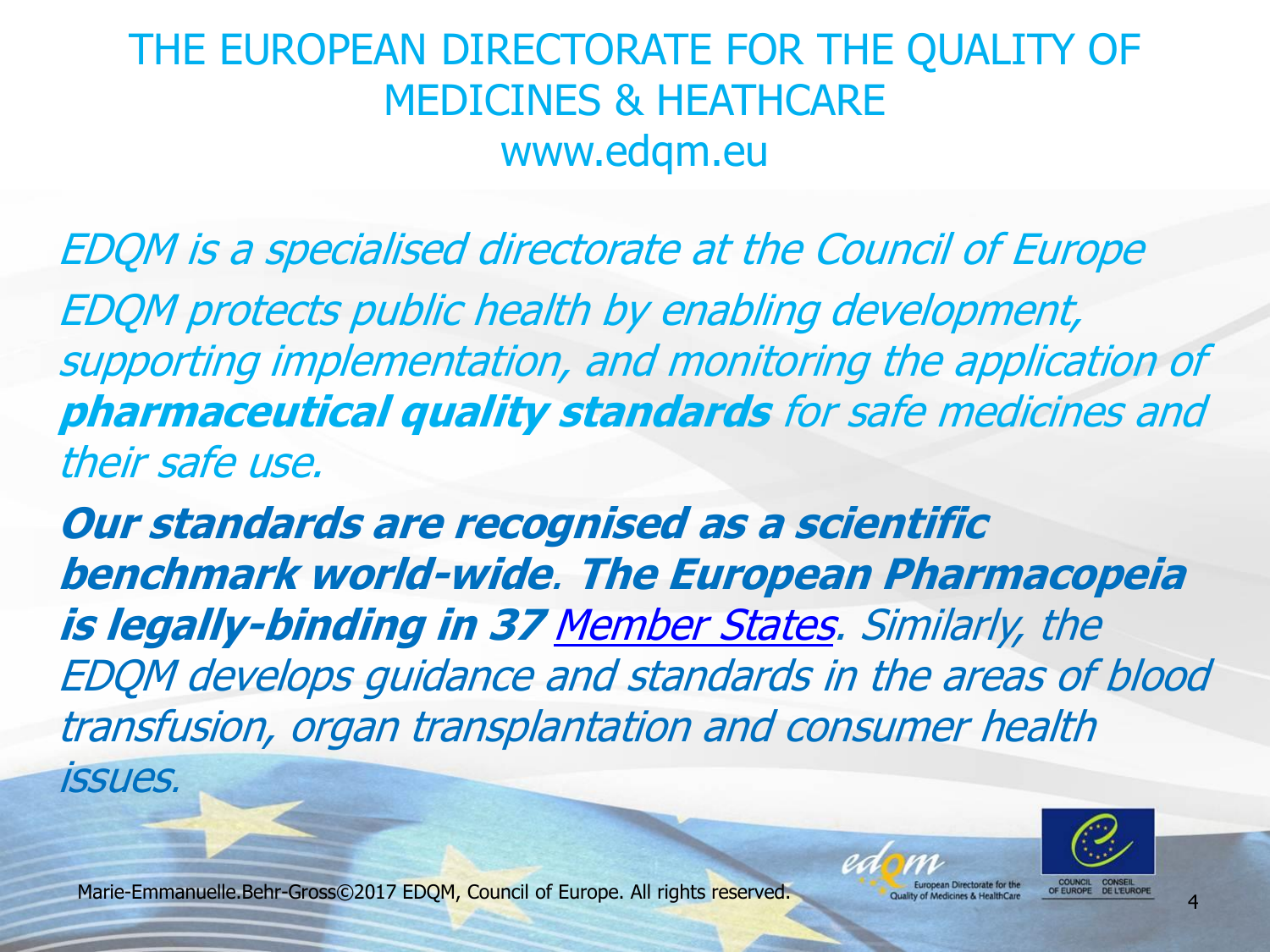### LEGAL BASIS FOR EDQM/COE ACTIVITIES

## Council of Europe Convention on the elaboration of a European Pharmacopoeia 37 Member States and the European Union 30 observers (countries and organisations)

**Secretariat**: European Directorate for the Quality of Medicines and Heath Care (EDQM) / Council of Europe



Marie-Emmanuelle.Behr-Gross©2017 EDQM, Council of Europe. All rights reserved.

uality of Medicines & HealthCare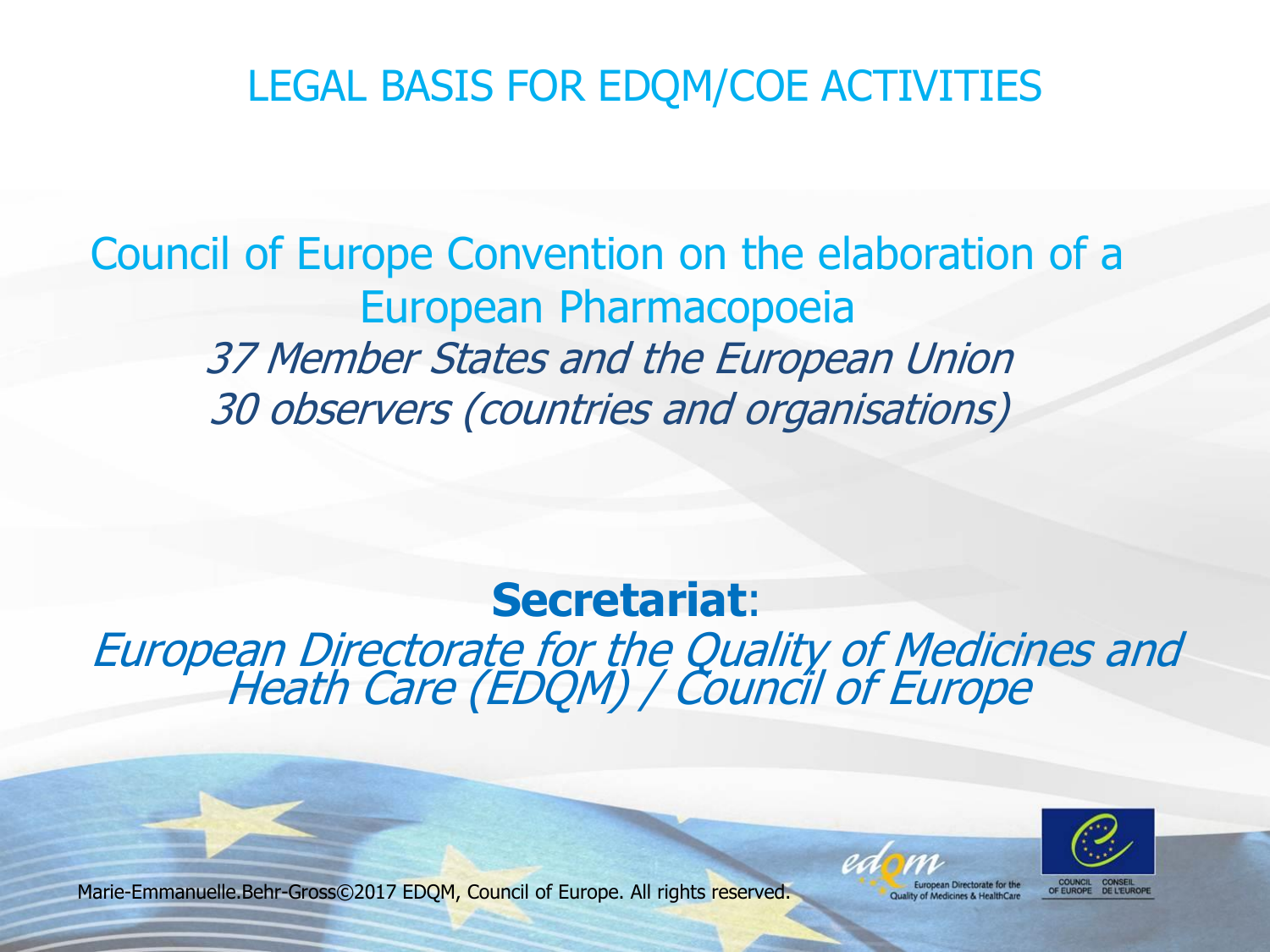### EDQM/COE ACTIVITIES RE WILDBAD KREUTH RECOMMANDATIONS

#### **Experts Group 6B HUMAN BLOOD and** BLOOD **PRODUCTS**

**Working methods** *Develop pharmaceutical quality standards that are proposed for adoption by Ph. Eur. Commission (COM) constituted of representatives of member states*

*COM decisions by concensus, adoption implies integration in Ph. Eur. and mandatory implementation in all member states (as prescribed by the Convention)*

#### EUROPEAN PHARMACOPOEIA 7.0

- where applicable, the amount of albumin added as a stabiliser:
- $-$  the maximum content of immunoglobulin A.

07/2008:0853

#### **HUMAN PLASMA FOR FRACTIONATION**

Plasma humanum ad separationem

#### **DEFINITION**

Human plasma for fractionation is the liquid part of human blood remaining after separation of the cellular elements from blood collected in a receptacle containing an anticoagulant, or separated by continuous filtration or centrifugation of anticoagulated blood in an apheresis procedure; it is intended for the manufacture of plasma-derived products.

#### **PRODUCTION**

#### **DONORS**

Only a carefully selected, healthy donor who, as far as can be ascertained after medical examination, laboratory blood tests and a study of the donor's medical history, is free from detectable agents of infection transmissible by plasma-derived products may be used. Recommendations in this field are made by the Council of Europe [Recommendation No. R (95) 15 on the preparation, use and quality assurance of blood components, or subsequent revision]; a directive of the European Union also deals with the matter: Commission Directive 2004/33/EC of 22 March 2004 implementing Directive 2002/98/EC of the European Parliament and of the Council as regards certain technical requirements for blood and blood components.

Immunisation of donors. Immunisation of donors to obtain immunoglobulins with specific activities may be carried out when sufficient supplies of material of suitable quality cannot be



Marie-Emmanuelle.Behr-Gross©2017 EDQM, Council of Europe. All rights reserved.

European Directorate for the Quality of Medicines & HealthCare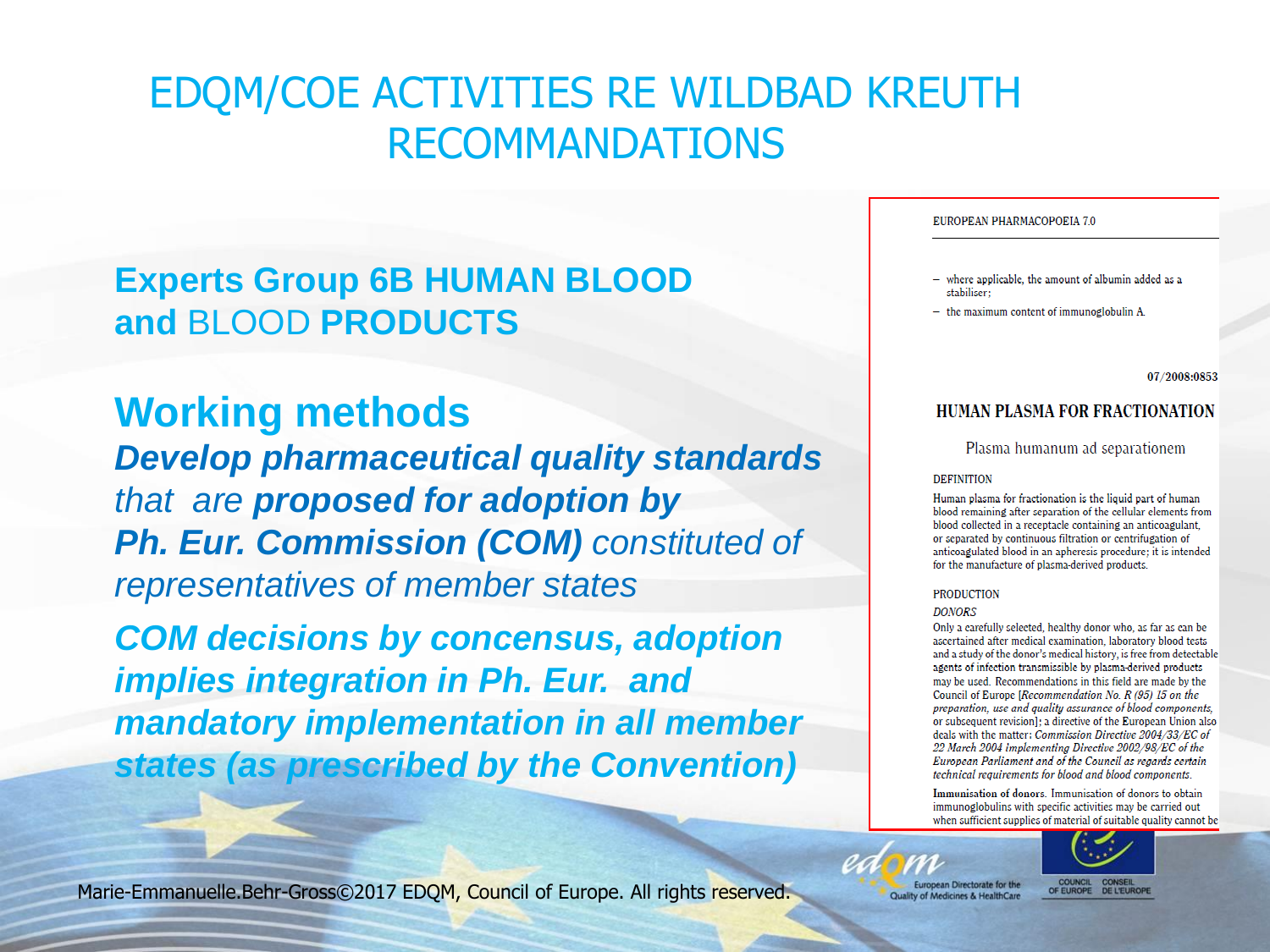## EDQM/COE ACTIVITIES RE WILDBAD KREUTH RECOMMANDATIONS

# **Blood Transfusion activities**

*Start 1950th (CoE), as of 2007 a Steering Committee (CD-P-TS) coordinated by EDQM took over*

# **Principles**

- **Non-commercialisation of substances of human origin**
- **Voluntary, non-remunerated donations**
- **Protection of the health of recipients and of donors**
- Quality and safety standards for blood components
- **Ethical, safety and quality standards for professional** practices
- Monitor practices, assess epidemiological risks linked to blood and its components



Marie-Emmanuelle.Behr-Gross©2017 EDQM, Council of Europe. All rights reserved.

of Medicines & HealthCare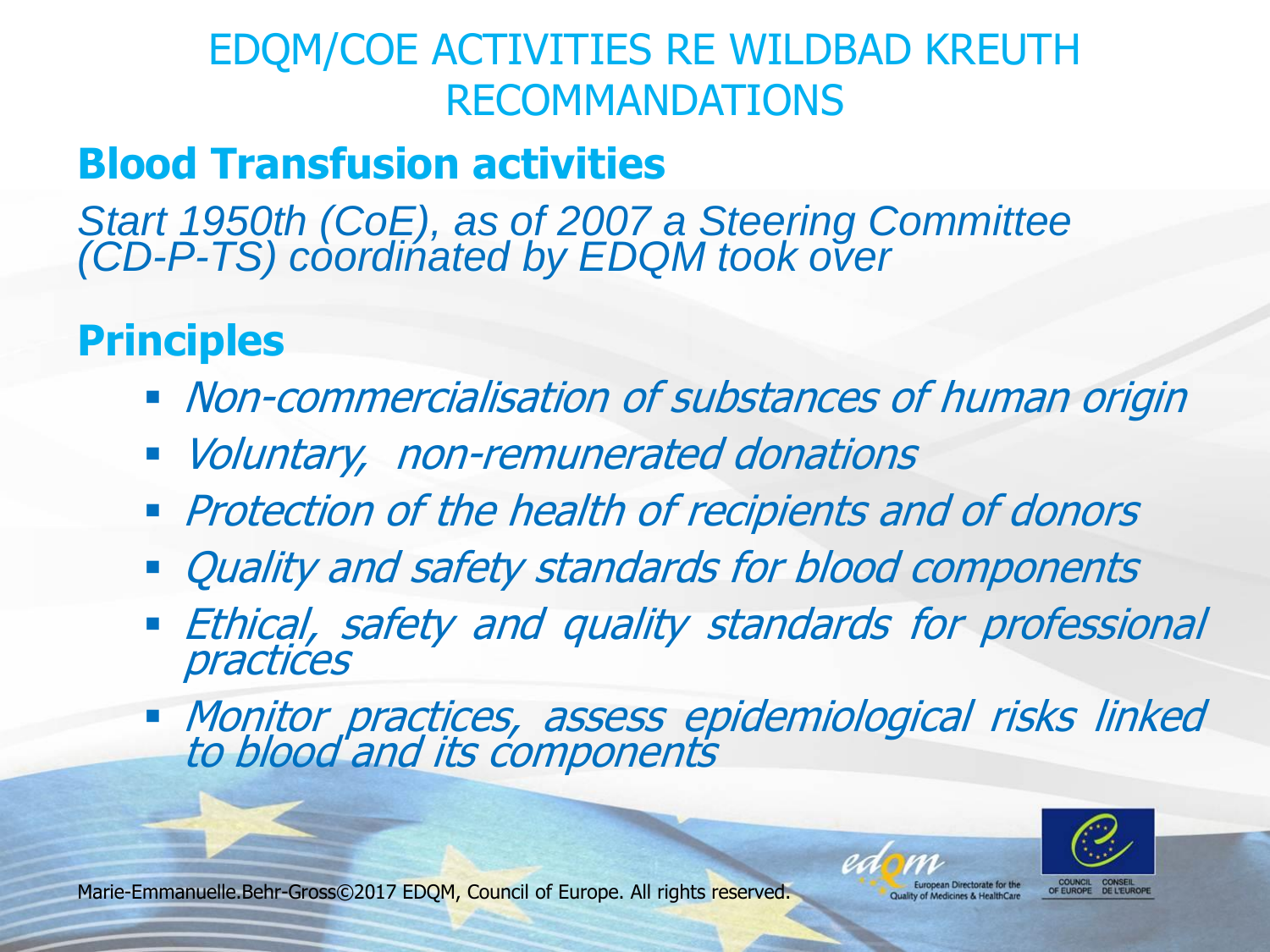# WORKING METHODS OF THE CD-P-TS (1)

Experts groups, expert studies (guides, state of the art reports, publications)

Research:

- Data collection and analysis
- Enquiries (on regulations, practices, ...)

Scientific symposia

Consensus meetings (eg Wildbad Kreuth) …

Etc…

OF EUROPE DE L'EUROP

Marie-Emmanuelle.Behr-Gross©2017 EDQM, Council of Europe. All rights reserved.

Quality of Medicines & HealthCare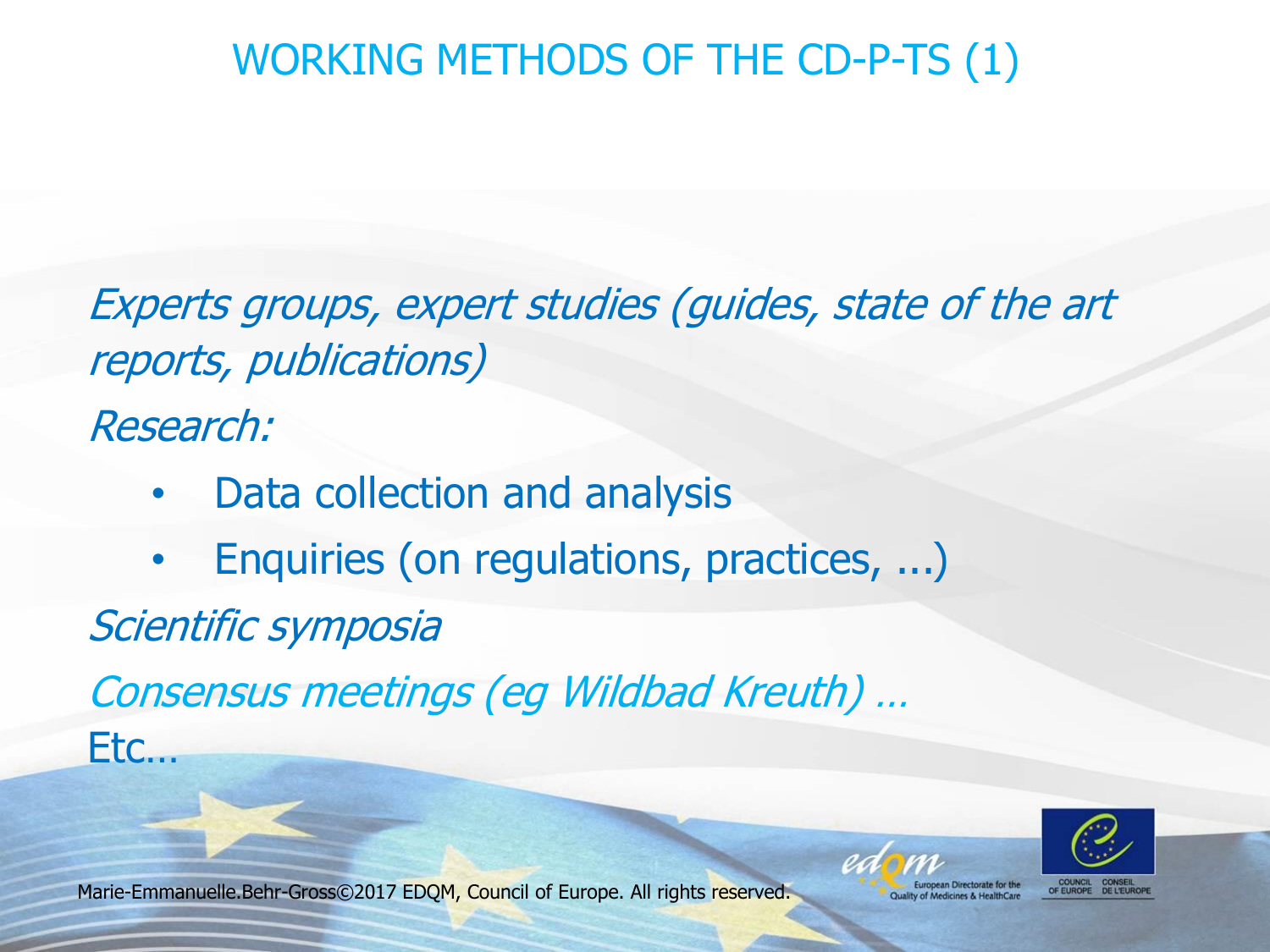## WORKING METHODS OF THE CD-P-TS (2)

Development of Proposals for legal instruments aimed at being

- binding :Treaties and Conventions
- non binding: Recommendations and Resolutions

#### **Principles**

Develop standards that are proposed for adoption by the Committee of Ministers of the Council of Europe (CM) constitued of representatives of foreign affairs ministries of member and observer states.

CM decisions taken by concensus, adoption implies publication on CoE website and mandatory implementation in all member states



Marie-Emmanuelle.Behr-Gross©2017 EDQM, Council of Europe. All rights reserved.

f Medicines & HealthCare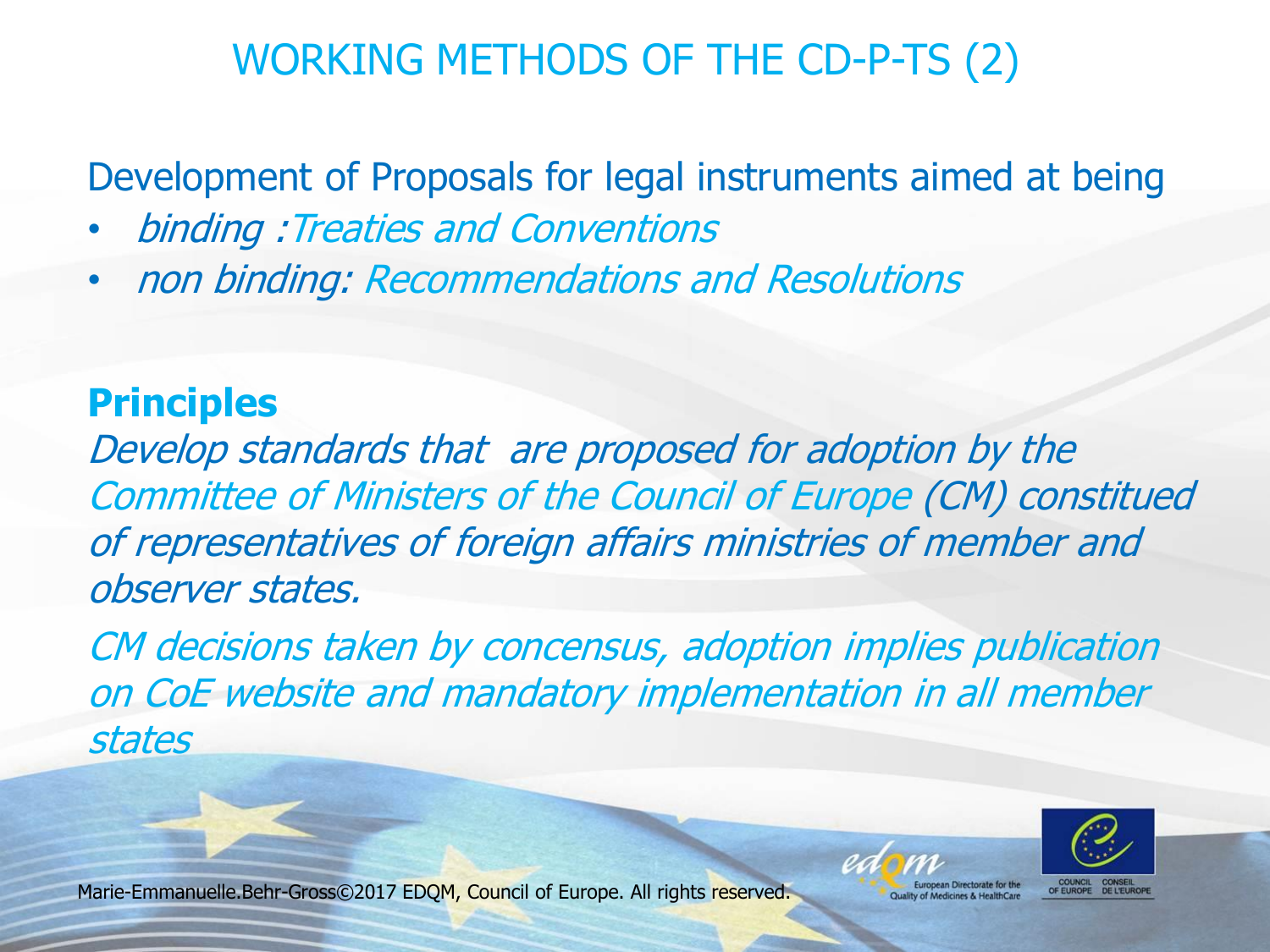### EXAMPLE: WILDBAD KREUTH INITIATIVE

#### **Kreuth II**

**2008 Questionnaire on clinical use of coagulation factors (and other comp) 24-25 April 2009: 110 experts from 38 countries from academia, blood transfuiosn services, clinicians, control authorities, patients and manufacturers organisations**

**2010** Consensus recommendations for clottig factor concentrates (and other components) published in Meeting Proceedings. **2011** Berger K, Klein HG, Seitz R, Schramm W, Spieser JM. The Wildbad Kreuth initiative: European current practices and recommendations for optimal use of blood components. Biologicals. 2011 May;39(3):189-93. doi: 10.1016/j.biologicals.2011.03.002. Epub 2011 Apr 23. PubMed PMID: 21524591.

# **Status: Consensus Recommendations of Wildbad Kreuth II**



Marie-Emmanuelle.Behr-Gross©2017 EDQM, Council of Europe. All rights reserved.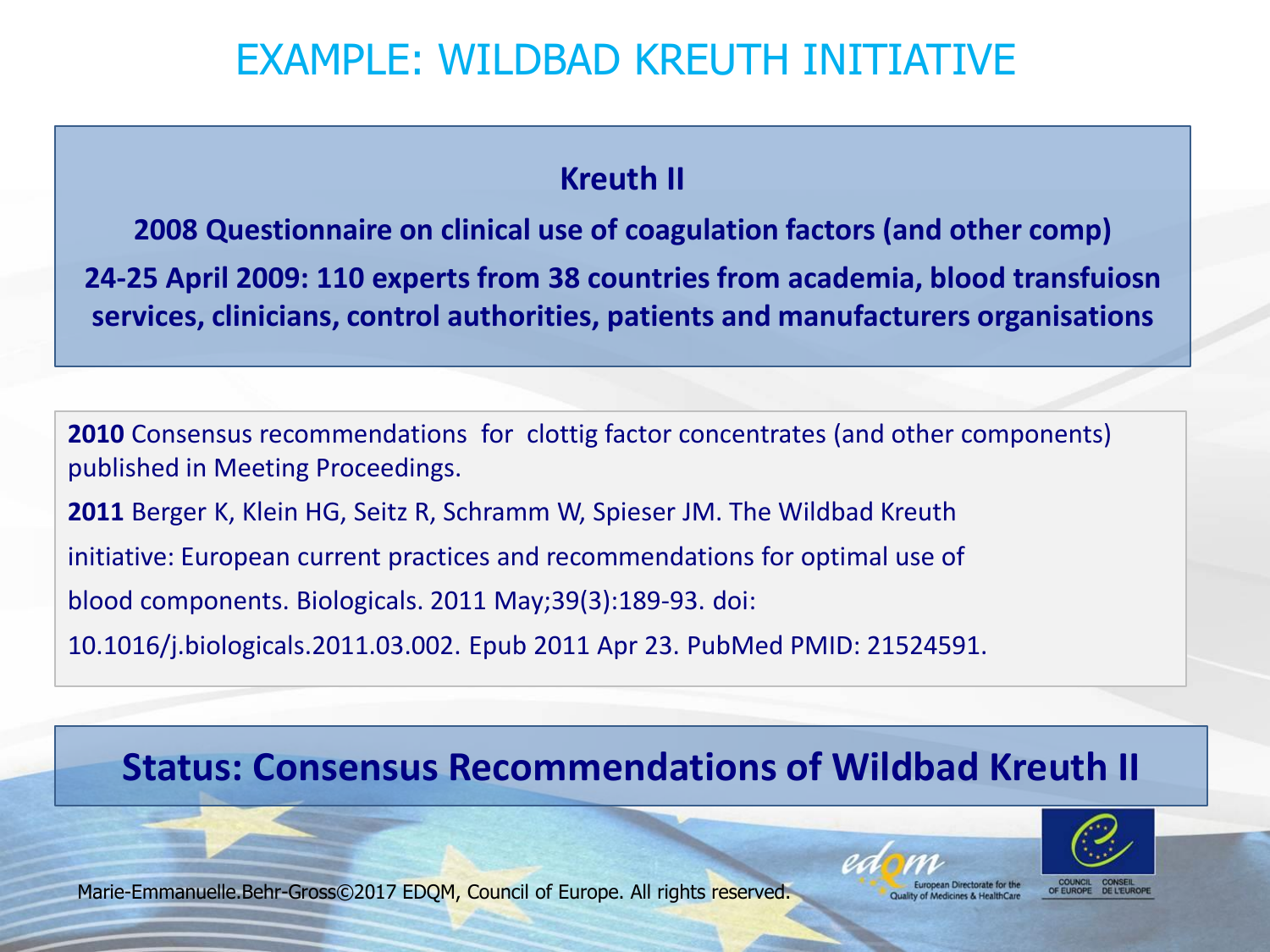#### RESOLUTION CM/RES(2015)3 ON PRINCIPLES CONCERNING HAEMOPHILIA THERAPIES

#### **Kreuth III**

**2012 Questionnaire on clinical use of coagulation factors 26-27 April 2013: 109 experts from 36 countries from academia, blood transfuiosn services, clinicians, control authorities, patients and manufacturers organisations**

**2013** Consensus recommendations for clottig factor concentrates (and Igs) published in Meeting Proceedings.

**2014** Giangrande P, Seitz R, Behr-Gross ME, Berger K, Hilger A, Klein H, Schramm W, Mannucci PM. Kreuth III: European consensus proposals for treatment of ,haemophilia with coagulation factor concentrates. Haemophilia. **2014 May;**20(3):322-5. doi: 10.1111/hae.12440. PubMed PMID: 24731129.

#### **Status: Consensus Recommendations of Wildbad Kreuth III**



Marie-Emmanuelle.Behr-Gross©2017 EDQM, Council of Europe. All rights reserved.

OF FUROPE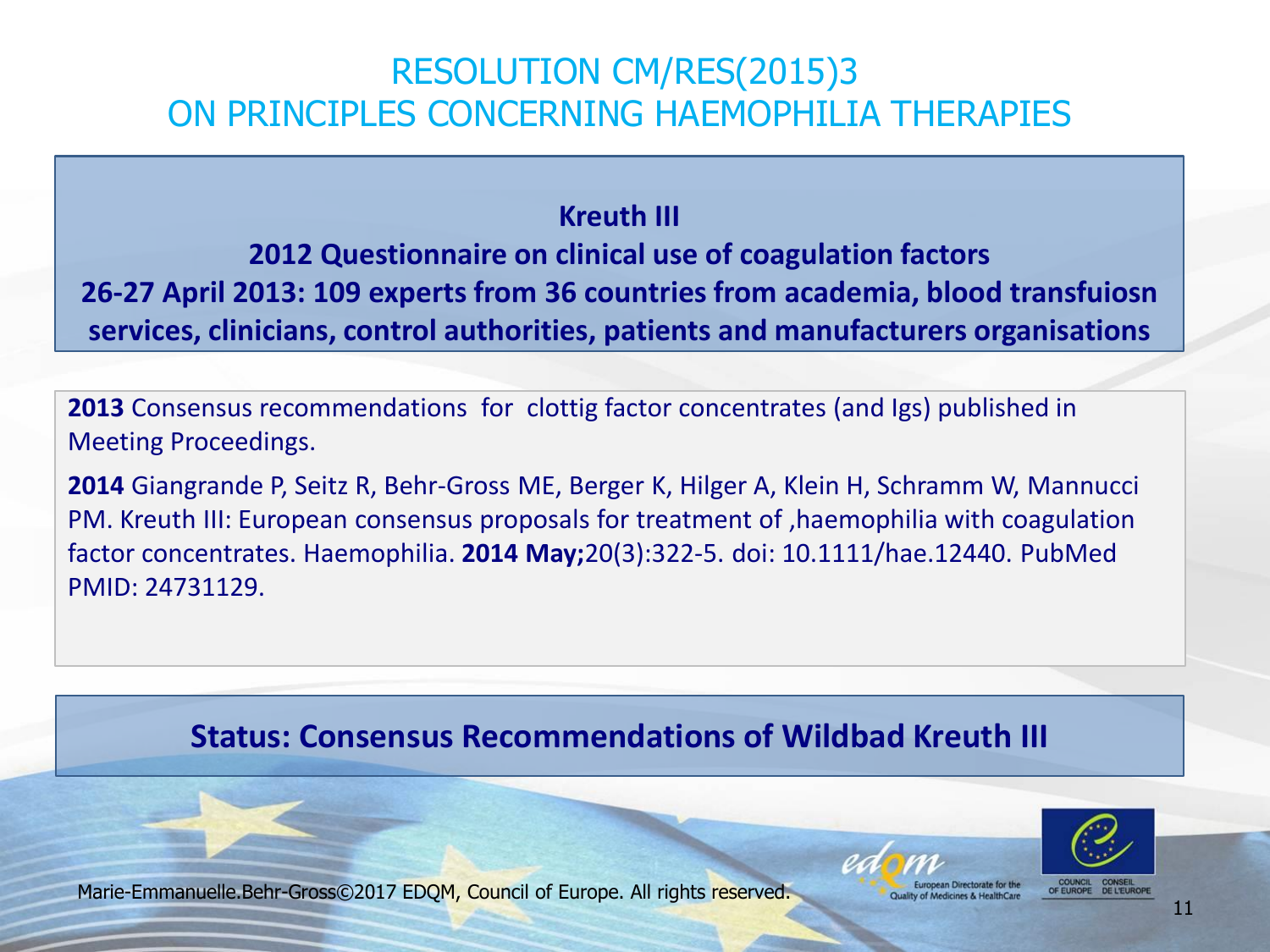#### RESOLUTION CM/RES(2015)3 ON PRINCIPLES CONCERNING HAEMOPHILIA THERAPIES

#### **CD-P-TS**

**2014** Draft Consensus recommendations for clotting factor concentrates (and other components) elaborated and Reviewed

**2015** : Proposal for Consensus recommendations for clotting factor concentrates (and other components) finalised

**Committe of Ministers of the Council of Europe**

Proposal of CD-P-TS adopted on 15 April 2015 **Publication on CoE website [CM/Res\(2015\)3](https://search.coe.int/cm/Pages/result_details.aspx?Reference=CM/Res(2015)3) sur les principes gouvernant les traitements de l'hémophilie [CM/Res\(2015\)3](https://search.coe.int/cm/Pages/result_details.aspx?Reference=CM/Res(2015)3) on principles concerning haemophilia therapies**

**Status: Recommendations of Committee of Ministers of Council of Europe**

**Consequence : Member states need to implement prescriptions of Res (2015)3**





COUNCIL CONSEIL<br>OF EUROPE DE L'EUROP